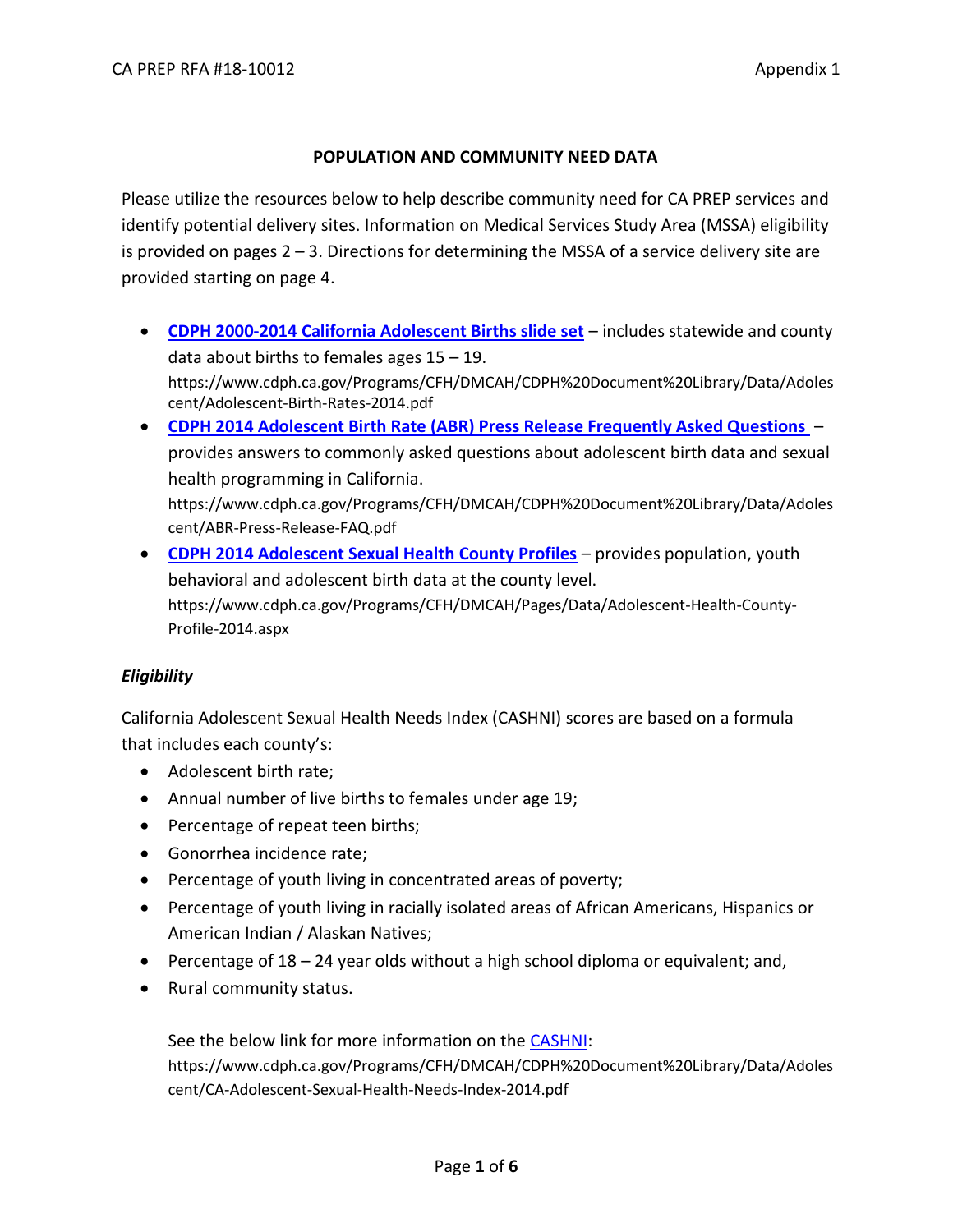MSSAs with a CASHNI score greater than 200 (listed in table below) are designated as high-need MSSAs for the purposes of meeting CA PREP youth targeting criteria a and b (see Part II. Program Requirements, for more information about categories of eligible youth).

For continuity of services, agencies will be allowed to continue to provide services at all active sites in high-need MSSAs approved during the 2015-18 program cycle (designated using 2012 CASHNI data). The updated 2014 CASHNI (see link on page 1) should be utilized for all new site identification. New sites that do not meet one of the other eligibility criteria will be reviewed on a case-by-case basis by the CDPH/MCAH Program Consultant.

**Table 1: List of California MSSAs with a California Adolescent Sexual Health Needs Index (CASHNI) Scores greater than 200, sorted by County<sup>1</sup>**

| <b>MSSA ID</b>  | <b>CASHNI</b>   | <b>MSSA ID</b>  | <b>CASHNI</b>      | <b>MSSA ID</b> | <b>CASHNI</b>   | <b>MSSA ID</b>   | <b>CASHNI</b> |
|-----------------|-----------------|-----------------|--------------------|----------------|-----------------|------------------|---------------|
| <b>Fresno</b>   |                 | <b>66с</b>      | 467                | 78.2ddd        | 495             | 109.2            | 1153          |
| 30              | 1870            | 65              | 453                | 78.2p          | 494             | 105              | 362           |
| 32              | 1206            | 64              | 258                | 78.2uuu        | 490             | 109.1            | 326           |
| 35d             | 1163            | <b>Kings</b>    |                    | 78.2fff        | 451             | Orange           |               |
| 35e             | 980             | 68              | 563                | 78.2ppp        | 421             | 116b             | 946           |
| 35c             | 869             | 69              | 297                | 78.2i          | 415             | 116g             | 611           |
| 25              | 688             | 67              | 288                | 78.2iii        | 407             | 116              | 507           |
| 31              | 537             | Lake            |                    | 78.2r          | 392             | 116r             | 309           |
| 29              | 414             | 71.1            | 358                | 78.2cc         | 349             | 116c             | 298           |
| 35 <sub>b</sub> | 244             |                 | <b>Los Angeles</b> | 78.2e          | 331             | 116q             | 290           |
| 35f             | 242             | 78.2fff         | 1407               | 78.2g          | 319             | 116i             | 283           |
| 28              | 218             | 78.2ggg<br>1180 |                    | 78.2k          | 304             | <b>Riverside</b> |               |
| 27              | 210             | 78.2000         | 1093               | 78.2yyy        | 291             | 128              | 950           |
|                 | <b>Humboldt</b> |                 | 953                | $78.2$ jjjj    | 250             | 132              | 466           |
| 39              | 217             | 78.2bbb         | 898                | 78.2hhhh       | 246             | 133.1            | 464           |
| 38              | 120             | 78.2ss          | 888                | 78.2zzz        | 246             | 129.4            | 359           |
|                 | <b>Imperial</b> |                 | 838                | 78.2sss        | 238             | 135a             | 351           |
| 49              | 1016            | 78.2h           | 819                | 78.2bb         | 226             | 135d             | 331           |
| 48              | 926             | 78.2mmm         | 819                | 78.2hhh        | 218             | 134              | 326           |
| 50              | 584             | 78.2jjj         | 814                | 77.2           | 213             | 135b             | 312           |
| 47              | 215             | 78.2s           | 798                | 78.2gg         | 207             | 133.3            | 306           |
|                 | <b>Kern</b>     | <b>78.2ccc</b>  | 675                | 78.2kk         | 203             | 126              | 288           |
| 66b             | 1978            | 78.2d           | 603                | 78.2zz         | 202             | 135c             | 234           |
| 61              | 1393            | <b>78.2II</b>   | 593                | 78.2m          | 202             | 135 <sub>g</sub> | 225           |
| 58.2            | 850             | 78.21           | 576                | <b>Madera</b>  |                 | Sacramento       |               |
| 58.1            | 740             | 78.200          | 543                | 80             | 2590            | 139j             | 752           |
| 60              | 638             | 77.1a           | 527                | 79.2           | 254             | 139f             | 722           |
| 66a             | 612             | 78.2nnn         | 507                |                | <b>Monterey</b> | 139k             | 576           |
| 57.2            | 484             | 78.2c           | 506                | 107            | 1563            | 139c             | 241           |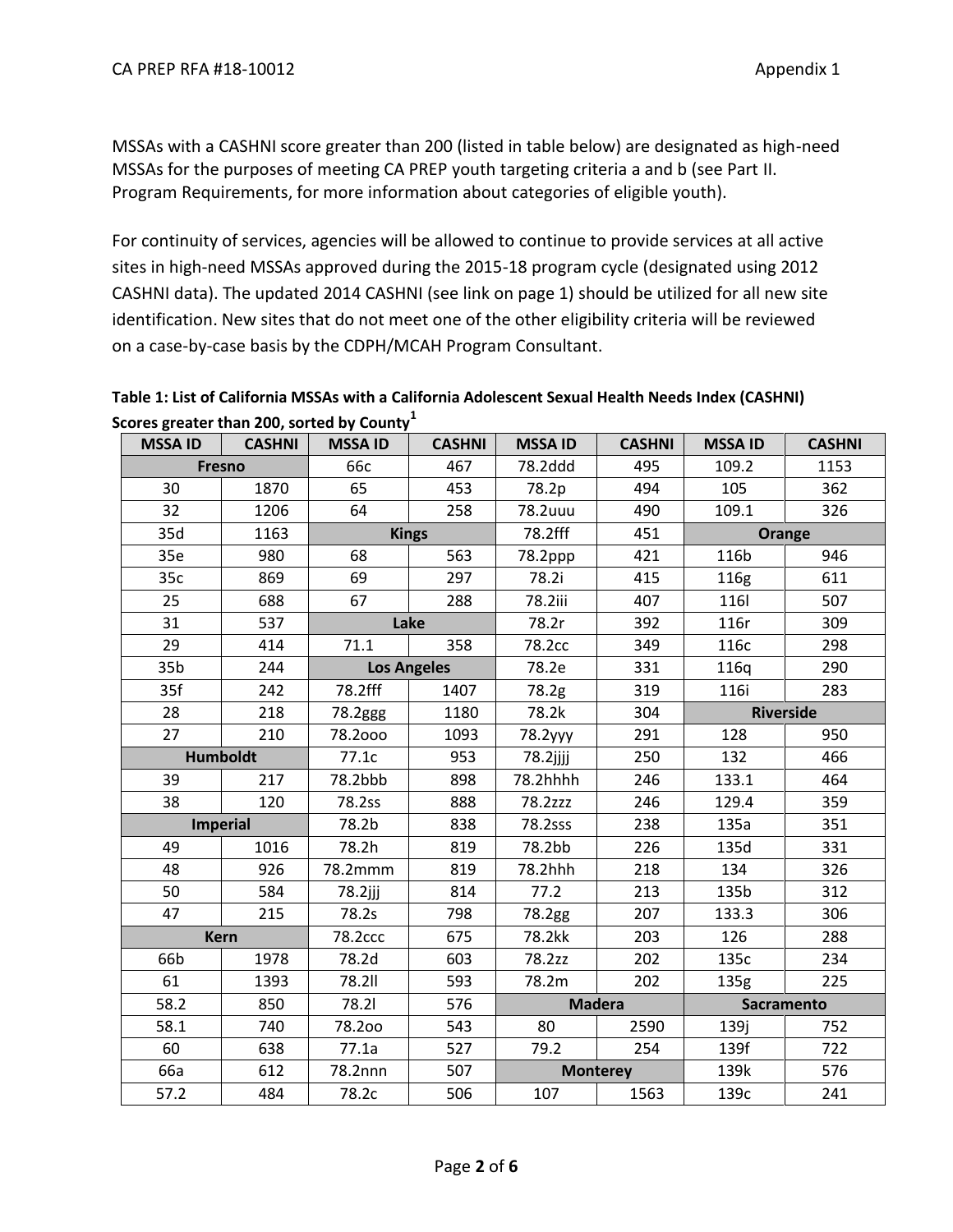| <b>MSSA ID</b> | <b>CASHNI</b>  | <b>MSSA ID</b>   | <b>CASHNI</b>    | <b>MSSA ID</b>    | <b>CASHNI</b> | <b>MSSA ID</b> | <b>CASHNI</b> |
|----------------|----------------|------------------|------------------|-------------------|---------------|----------------|---------------|
|                | San Bernardino |                  | <b>San Diego</b> | Santa Barbara     |               | 228.1          | 310           |
| 151g           | 1278           | 161j             | 739              | 180.1             | 823           | 227.1          | 207           |
| 145.2          | 1213           | 161c             | 529              | 179               | 516           |                |               |
| 151k           | 1005           | 161 <sub>g</sub> | 505              | 180.2             | 218           |                |               |
| 151h           | 988            | 161d             | 492              | <b>Santa Cruz</b> |               |                |               |
| 151f           | 761            | 161e             | 465              | 184               | 362           |                |               |
| 145.1a         | 685            | 161k             | 375              | <b>Tulare</b>     |               |                |               |
| 149            | 683            | 156d             | 245              | 231               | 2715          |                |               |
| 151c           | 609            |                  | San Joaquin      | 230<br>1364       |               |                |               |
| 145.1b         | 320            | 169b             | 1093             | 228.2             | 734           |                |               |
| 144.2          | 317            | 169a             | 500              | 233               | 615           |                |               |

<sup>1</sup>2014 CASHNI score based on 2012-2014 aggregate adolescent birth rate, 2012-2014 aggregate percentage of repeat births, 2012-2014 aggregate gonorrhea incidence rate, 2010-2014 aggregated percentage of youth living in concentrated areas of poverty, 2010-2014 aggregated percentage of youth living in racially isolated areas of African Americans, Hispanics or American Indian / Alaskan Natives, 2010-2014 aggregated percentage of 18-24 year olds without a high school degree or equivalent, 2012-2014 average annual sum of live births to females under age 19 and rural community status.

<sup>2</sup>Shasta County and Sonoma County have no eligible MSSAs; please see Part II. Program Requirements for further information and other categories of eligible youth.

**Prepared by CDPH/MCAH/Epidemiology, Assessment, and Program Development Branch, October 2017**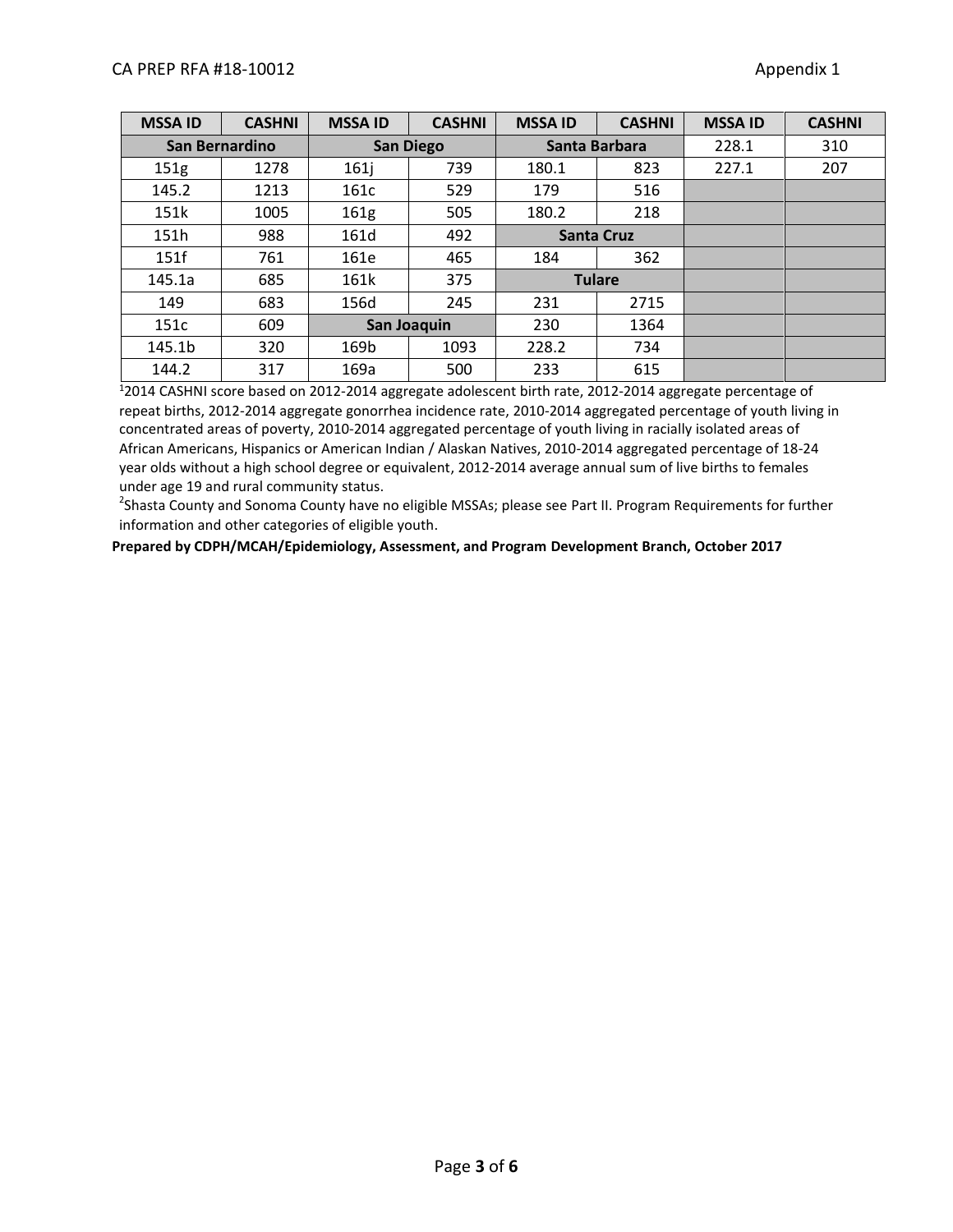## **To determine the MSSA of a service delivery location:**

- 1. Visit the US Census Bureau, American Fact Finder Website, address locator [\(http://factfinder2.census.gov/faces/nav/jsf/pages/searchresults.xhtml?ref=addr&ref](http://factfinder2.census.gov/faces/nav/jsf/pages/searchresults.xhtml?ref=addr&refresh=t) [re](http://factfinder2.census.gov/faces/nav/jsf/pages/searchresults.xhtml?ref=addr&refresh=t) [sh=t\)](http://factfinder2.census.gov/faces/nav/jsf/pages/searchresults.xhtml?ref=addr&refresh=t).
- 2. Enter the address of the service delivery location into the "Select Geographies" pop-up.
- 3. Click "Go" and a table of Geography Results for the address you entered will load.
- 4. Under Geography Type, look at the  $5<sup>th</sup>$  row down (Census Tract). Under the Geography Name for Census Tract, you will find the Census Tract number.
- 5. Once you have the Census Tract number, go to the [California Office of Statewide](https://www.oshpd.ca.gov/HWDD/Research-Policy-Planning-GIS.html)  [Health Planning and Development page on MSSAs](https://www.oshpd.ca.gov/HWDD/Research-Policy-Planning-GIS.html) at: https://www.oshpd.ca.gov/HWDD/Research-Policy-Planning-GIS.html.
- 6. Under Medical Service Study Areas, click "Excel- Census Tracts" and open the spreadsheet.
- 7. In Column G (COUNTY), locate the Census Tract number you found above:
	- a. Go to the Data tab, then click Filter (in the Sort & Filter section).
	- b. A clickable downward arrow will appear in the right hand side of each column header.
	- c. Click the arrow in the COUNTY column header to see a list of selection options. Uncheck the "Select All" box above the list of counties. Once all counties are deselected, click the county where the address is located, then clickOK.
	- d. Next, click the arrow in Column H (TRACT\_ID) and choose Sort Smallest to Largest.
	- e. Now you can scroll through the TRACT\_ID column to find the Census Tract number. Once you locate the Census Tract number, the corresponding MSSA number will be in the next column over (Column I, MSSA\_ID).

**Example:** Enter the address of a potential site to find its Census Tract number.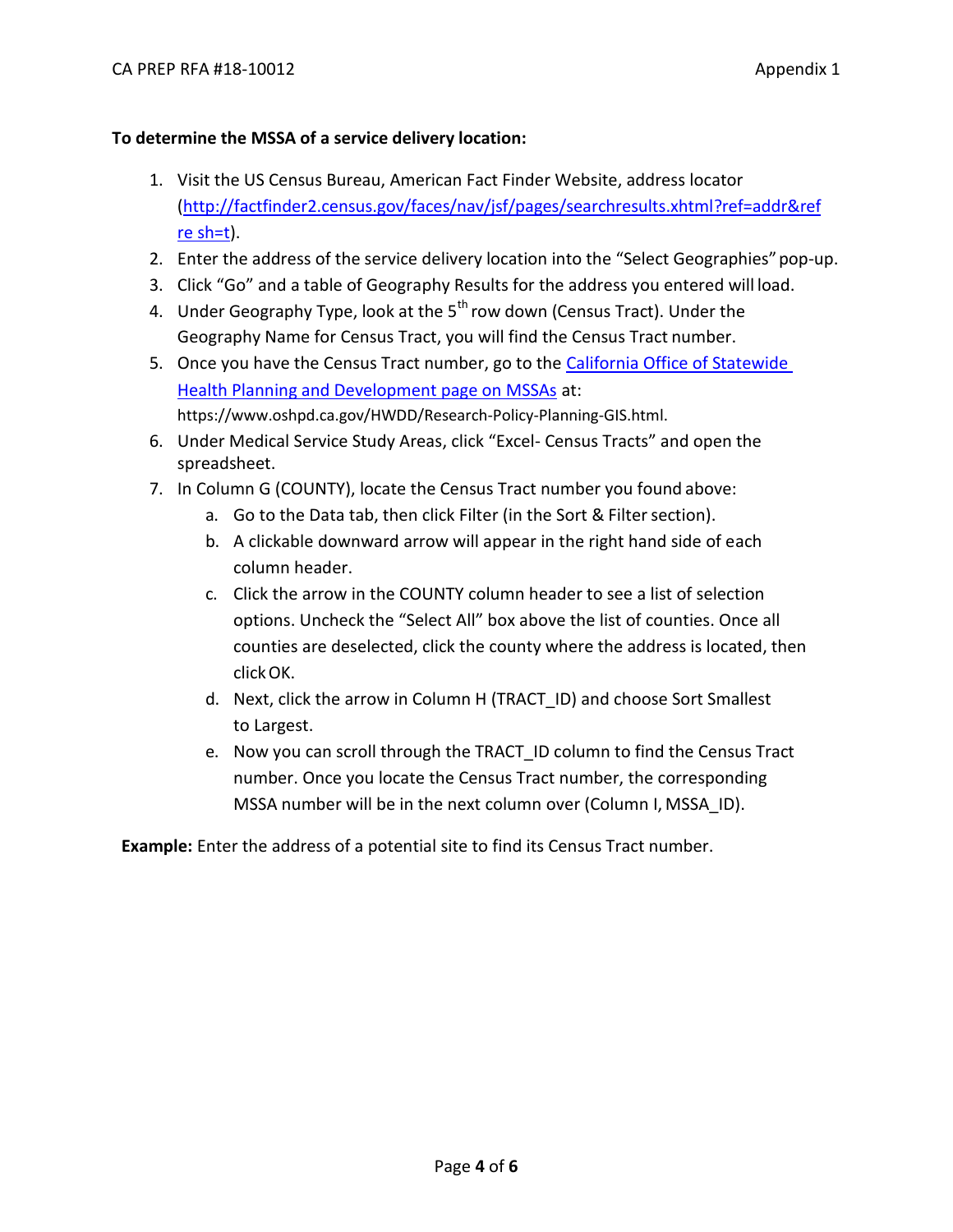|                                                      | U.S. Department of Commerce<br>United States                                               | AMERICAN<br>FactFinder    |                                                                                                                           |                        | MISSOURL |                               | KEMTUO |
|------------------------------------------------------|--------------------------------------------------------------------------------------------|---------------------------|---------------------------------------------------------------------------------------------------------------------------|------------------------|----------|-------------------------------|--------|
| <b>MAIN</b>                                          | <b>COMMUNITY FACTS</b>                                                                     | <b>GUIDED SEARCH</b>      | <b>ADVANCED SEARCH</b>                                                                                                    | <b>DOWNLOAD CENTER</b> |          |                               |        |
| <b>Your Selections</b><br>"Your Selections' is empty | Search - Use the options on the left (topics, geographies, ) to narrow your search results | <b>Select Geographies</b> | To search for tables and other files in American FactFinder:<br>Enter search terms and an optional geography and click GO |                        |          |                               |        |
|                                                      |                                                                                            | List<br><b>Name</b>       | <b>Address</b>                                                                                                            | Map                    |          |                               |        |
|                                                      | iearch using the options below:                                                            |                           | Enter a street address, city and state, or a street address and ZIP code. Click 'Go'.                                     |                        |          |                               |        |
| <b>Topics</b>                                        | (age, income, year, dataset, )                                                             |                           | Note: address search will use the latest available address data beginning with 2013 and working backwards, bi             |                        |          |                               |        |
|                                                      |                                                                                            | street address            | city                                                                                                                      | state                  |          | zip<br>95814<br>GO<br>$\star$ |        |
| Geographies                                          | (states, counties, places, )                                                               | 1615 Capitol Avenue       | Sacramento                                                                                                                | California             |          |                               |        |
|                                                      | <b>Race and Ethnic Groups</b>                                                              |                           | • these are added to 'Your Selections'                                                                                    |                        |          |                               |        |